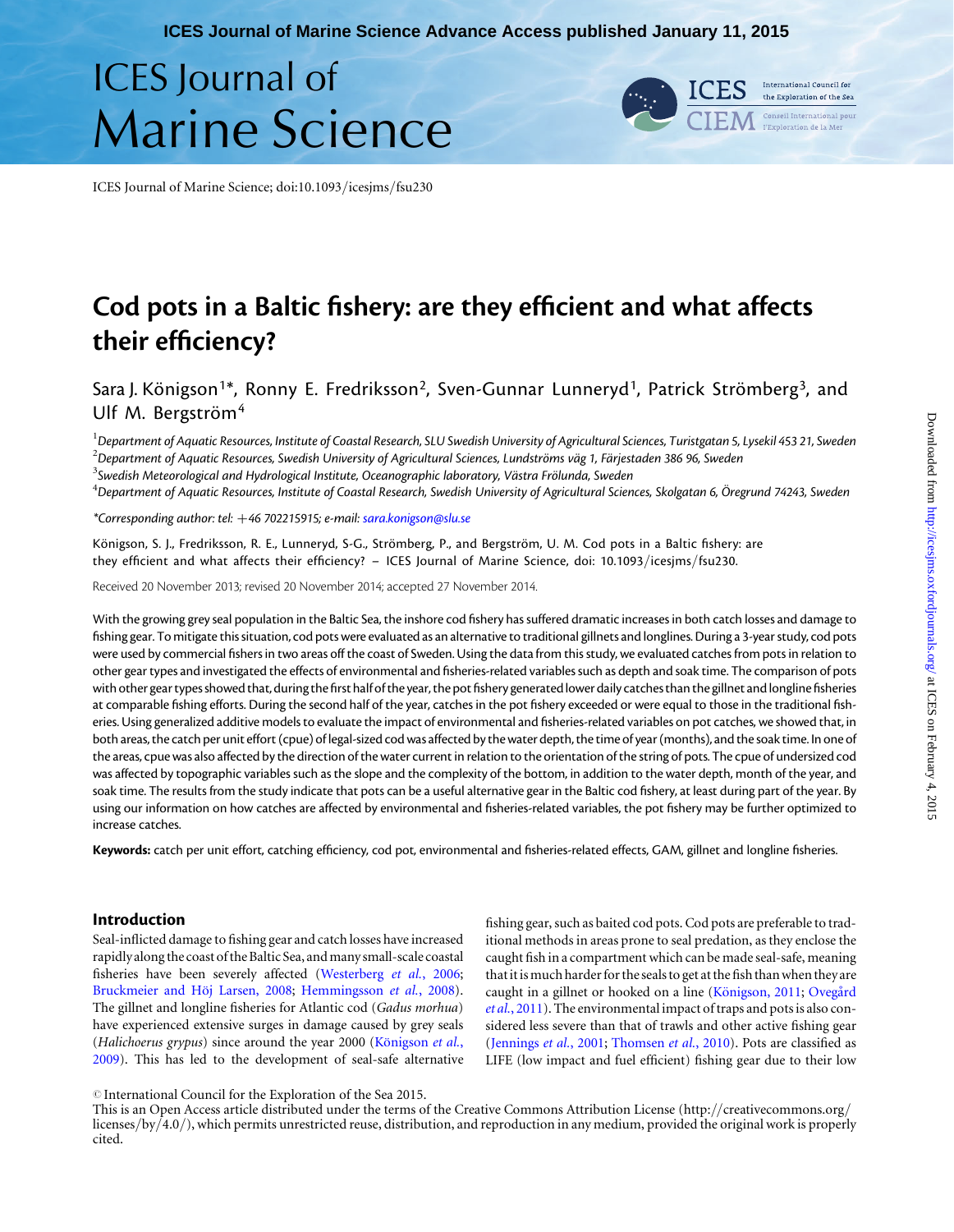energy use, effective species selectivity, and low gear construction costs ([Suuronen](#page-9-0) et al., 2012). At the time of writing, there is no production of commercial cod pots that meet the criteria of being practical to handle, seal-safe, and effective. Fishing gear manufacturers are in the process of further developing cod pots in collaboration with fisheries scientists. However, more knowledge of what affects the pots' catching efficiency is needed to optimize the pots.

Catch levels in baited fishing gear such as cod pots are affected by two main factors—the fish density around the gear and the catching efficiency of the gear (Engås and Løkkeborg, 1994; Arreguín-Sánchez, 1996). Fish distribution, that is fish density around the gear, varies due to factors such as prey and predator abundance, overall environmental conditions, and migratory behaviour ([Aro,](#page-8-0) [1989\)](#page-8-0). The large-scale distribution of cod in the Baltic Sea is determined by hydrographic factors such as oxygen concentration and salinity, along with density-dependent factors such as the size of the cod population in relation to its spatial distribution (Tian et al., in preparation). At smaller spatial scales, factors such as seabed topography and bottom currents also influence fish distribution (Bergström et al., 2011).

The catching efficiency of the gear is affected by environmental variables influencing fish activity, feeding motivation, and the ability of the fish to detect, locate, and consume the bait ([Stoner,](#page-9-0) [2004\)](#page-9-0). These variables could include light levels, currents, temperature, density, size distribution of competitors, and the abundance of natural prey [\(Quinn](#page-9-0) et al., 1985; Engås and Løkkeborg, 1994; [Sigler,](#page-9-0) [2000\)](#page-9-0). The pots' catching efficiency is also related to the "active space" of the fish pots, which includes the area over which feeding attractants from the bait are present in concentrations above the response threshold of the fish. This active space is determined by the release rate and transport of chemical cues through the water as well as the chemosensory threshold for an individual fish at a specific time [\(Løkkeborg](#page-8-0) et al., 1995). These components are, in turn, dependent on several of the above-mentioned environmental variables. Additionally, it is only a proportion of the fish in the active space that respond to bait or can be lured into the pot and be caught [\(Furevik, 1994;](#page-8-0) [Løkkeborg, 1994;](#page-8-0) [Kaimmer, 1999](#page-8-0); [Stoner,](#page-9-0) [2003\)](#page-9-0).

One aim of the present study was to evaluate environmental and fisheries-related variables affecting the catch in a pot fishery for cod in the Baltic Sea. In addition, we extrapolated catches to correspond to the effort that would be used in a commercial fishery, and compared these with catches from other commercial gear types in the same area. By simultaneously evaluating the influence of both fisheries-related and environmental variables, the relative effects of these factors can be separated, thereby aiding an understanding of factors determining the catching efficiency of the pot fisheries.

# Material and methods Experimental set-up

Fishing with pots was conducted in collaboration with local commercial fishers in two areas along the Swedish coastline (Figure 1). In area 1, Hanö Bight, fishing trials were carried out over 2 years, from February 2009 until December 2010. In area 2, Karlskrona archipelago, fishing trials continued over 3 years, from 2009 until



Figure 1. Map of the cod pot fishing areas in the Hanö bight. One dot on the map is the position of a string set during one fishing trip. The dots on the left side of the map are included in area 1 and the dots on the upper right are included in area 2.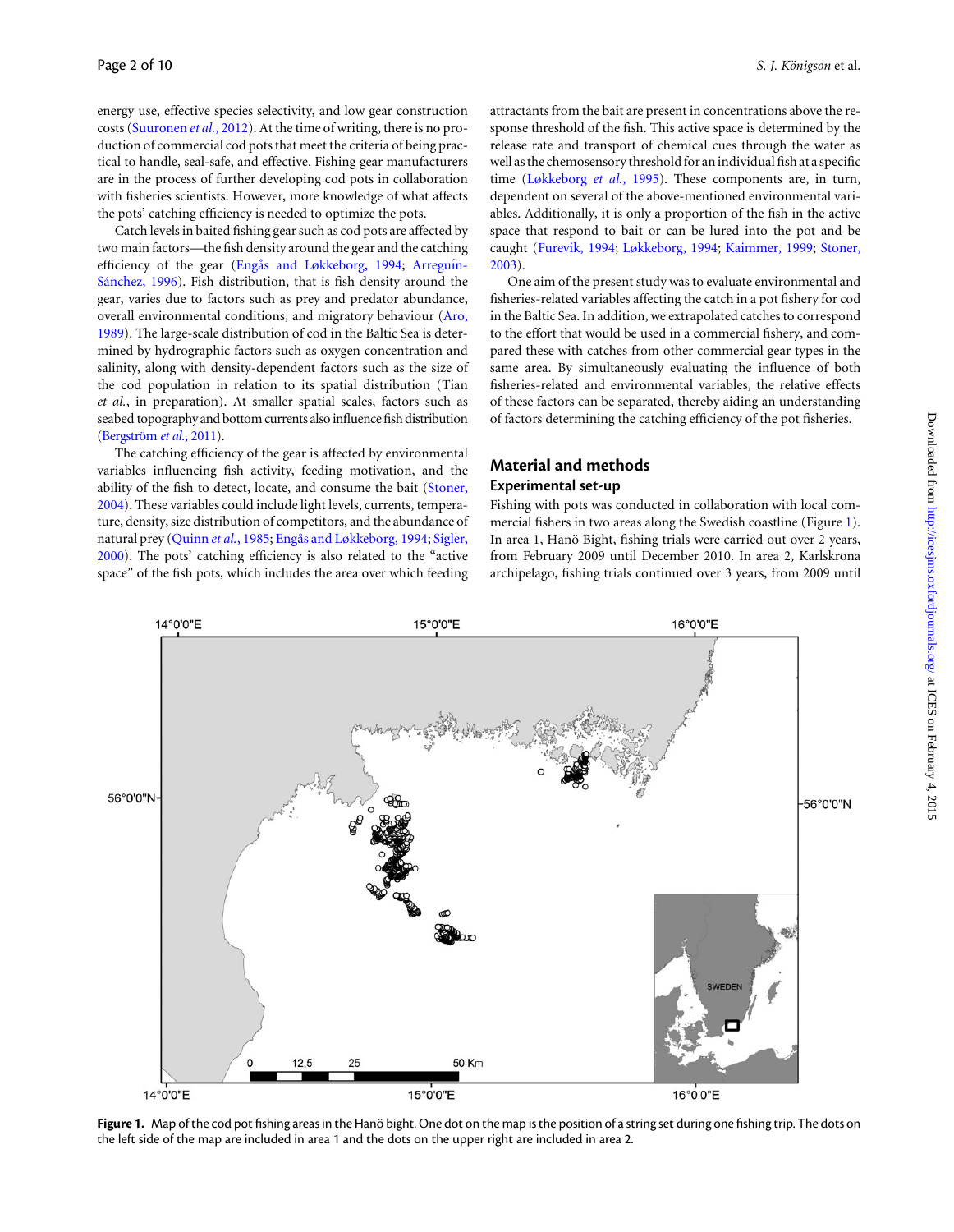2011. Pots used in the study were two-chambered, single-entranced floating cod pots as described by Furevik et al[. \(2008\)](#page-8-0) and Ovegård et al. [\(2011\)](#page-9-0). The pots are collapsible and built with a steel frame in the bottom and two aluminium frames on top. Floats on the top frame produce enough lift in the water to unfold the pot. The pot is 100 cm wide, 150 cm long, and 120 cm high (Figure 2).

Pots were baited with 250 g of fresh chopped herring (Clupea harengus) and were deployed in sets, with  $2-8$  pots along the same connecting bottom line, defined as one string. Pots were attached to the bottom line at a spacing of 50 m between pots, meaning that string lengths varied between 100 and 400 m. Fishers in area 1 deployed up to 12 strings, with 4–8 pots in each string. In area 2, the fisher set up to four strings, with 2 –8 pots in each string. Soak time varied between  $1 - 14$  d in area 1 and  $1 - 12$ d in area 2. Soak time was dependent on weather conditions and the fishers's logistics. The fishers noted the position of the fishing location, the soak time, and the date and time of emptying the pots and the catch size (weight and number) for each pot. Cod catches were divided into two size classes:  $\cot$  <38 cm in length and cod 38 cm or longer (the minimum legal landing size for Baltic cod), and in certain strings the length of each fish was measured. Fish under 38 cm were returned to the sea. On a large number of fishing trips in area 1, observers joined the fishers on their daily fishing trips. In area 2, observers were only occasionally on board, although regular contact was still maintained to quality check the data.

During the experimental period, some pots were modified and tested for increased fishing efficiency, for example, either by affixing



Figure 2. The floating pot with one entrance facing downstream (length: 150 cm, width: 100 cm, and height: 120 cm). The pot is made of a material with a square mesh with the length of the mesh side 27 mm and black 1.5 mm polyethylene twine.

lights to the pots to attract fish [\(Bryhn](#page-8-0) et al., 2014), or by fitting escape panels for studying size selectivity. These pots were excluded from the analyses of environmental and fisheries-related effects on pot catches, because the modifications might have affected the catch levels. However, when comparing pot catches with gillnet and longline catches, data from pots with modifications which gave an equal or higher catching efficiency were included. Pots were excluded from the dataset when they had torn meshes or were twisted around the bottom line.

From March 2010, all pots were fitted with an escape panel, with square meshes with the length of the mesh side 45 mm, on one side of the pot, replacing the ordinary mesh panel with a mesh side of 27 mm, to reduce the catch of undersized cod. Ovegård et al. [\(2011\)](#page-9-0) found that a 45-mm square mesh panel significantly reduces the catch of cod smaller than 38 cm. In that study, the estimated length at 50% retention was modelled, using the SELECT method, and thereby found to be 38 cm when escape panels were used. However, looking at the actual counted data presented in the article, comparison of cod lengths between pots with escape panels and without escape panels indicated that all  $\cot$   $>$  38 cm were retained in the pots. In this study, we have assumed that cod  $\geq$ 38 cm was retained in pots equipped with an escape panel. The length distribution of the fish caught, in pots without an escape panel, shows that only 3% of the cod are 38 cm. Therefore, considering the small number of cod with this length caught in pots with escape panels and the 50% retention probability at 38 cm, it is unlikely that the assumption mentioned above will affect the results.

# Comparison of pot catches with commercial gillnet and longline catches

The mean weight of cod in kg per pot (WPUE) for each month was calculated for February 2009 until December 2009 for the test fishing conducted in area 1. Only cod with a length of 38 cm or more were included in the analysis. Data from this area and year were chosen due to the fact that in this area the test fishing was more extensive, using more strings of pots than in the other area where data were available. Moreover, in 2010, the catches from the entire cod fishery in the Hanö Bight, including the gillnet and longline fisheries, decreased dramatically, and a large proportion of the cod in this area were found to be in an unusually poor condition, for as yet unknown reasons ([ICES, 2011;](#page-8-0) Ovegård et al., 2012). For this reason, only the 2009 trials were included in the comparison between catch rates in the pot fishery and the gillnet and longline fisheries. In the inshore Baltic cod fishery, both gillnets and longlines are used, often by the same fishers who alternate the two different fishing methods. Therefore to get an estimate of the total daily catches in the combined fishery, gillnet and longline catches have been merged.

The mean WPUE per month from the cod pot trials was used to calculate the potential catches per day and per month in a full-scale commercial fishery, assuming one fishing boat would haul 120 pots per day. That assumption is based on the fact that during the trials the fishers were able to haul up to 96 pots in a day, at the same time as counting and weighing every fish and keeping detailed protocols as regards position, effort, and time. Data on catches from gillnet and longline fisheries conducted in the same area as the pot fishery were extracted from the official EU logbook. All licensed commercial fishers in Sweden are required to keep records and report their catches in accordance with the EU official logbook system and national requirements. For fishing vessels with a length of 8 m or more, cod catches must be reported daily, together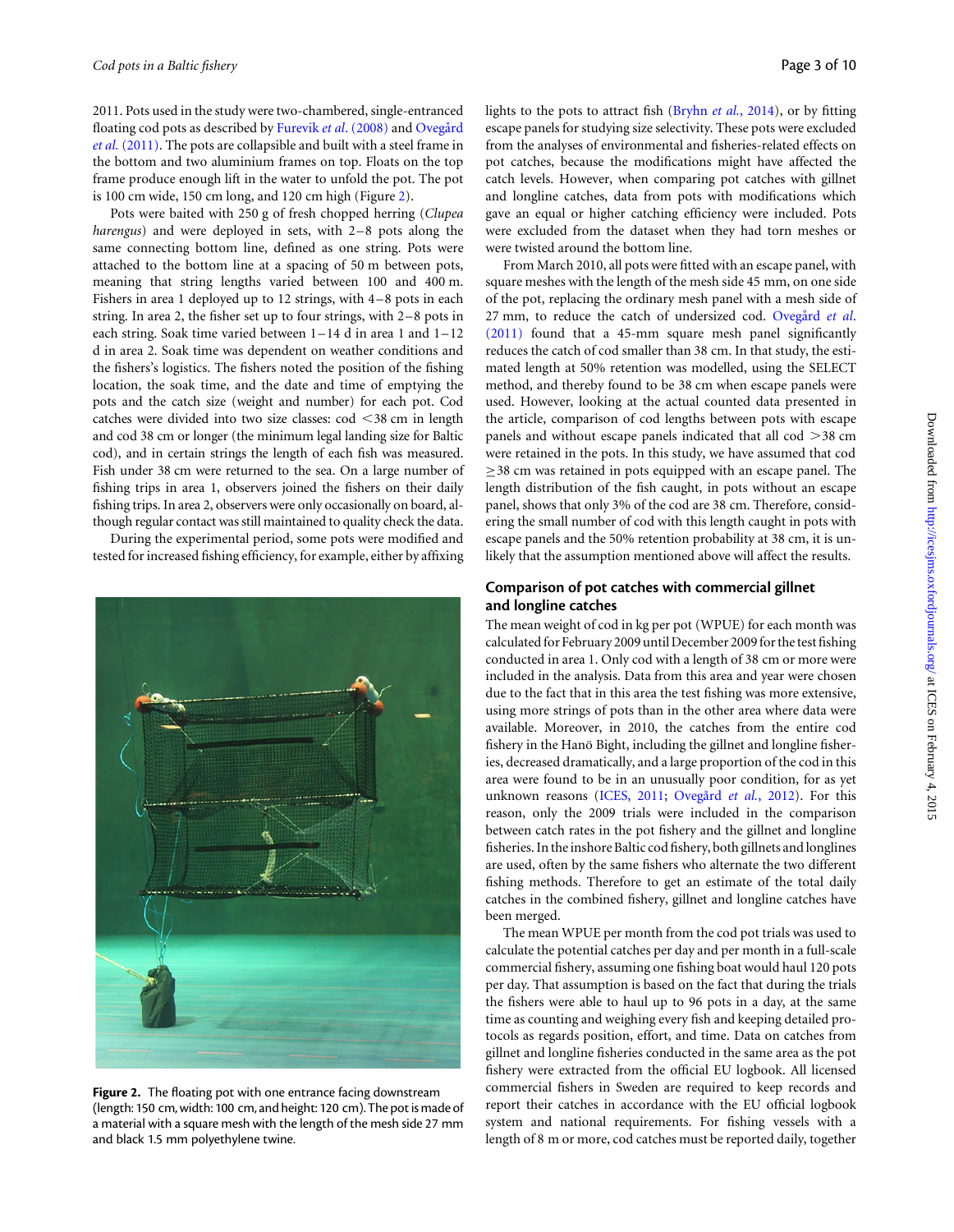with information on gillnet type, length, and location of gillnets. Only active fishing vessels catching  $>10$  tonnes of cod per year were included in the analysis; the 25 boats concerned represented 56% of all licensed fishing vessels operating in the Hanö area. The mean catch per fishing day and fishing vessel were calculated and compared with the pot fishery data.

# Analysis of environmental and fisheries-related effects on pot catches

#### Explanatory variables

Generalized additive models (GAMs) were applied to explain the variability in catches of cod. For these analyses, a suite of data of potential explanatory variables (predictors) was gathered. Both environmental predictors linked with cod habitat use and predictors related to the fishery were used. Environmental variables included in the analyses were water depth, seabed slope, and seabed complexity, together with bottom current velocity and the angle between the bottom current and the line of orientation of the string of pots. The bathymetric raster was constructed from point measurements obtained from the Swedish Maritime Administration. The raster had a spatial resolution of 20 m, and the underlying depth measurements were usually situated around 10 m apart. Seabed slope and complexity were calculated from the bathymetric raster by the slope– function in the extension Spatial analyst of ArcGis 9.3 (ESRI software). The slope–function in ArcGis fits a plane to the depth values of a  $3 \times 3$  cell neighbourhood around each cell. The slope values of this plane are calculated using the average maximum technique ([Burrough and McDonnell, 1998](#page-8-0)). Complexity is calculated as the first derivative of the slope, assuming that changes in the slope provide a measure of the heterogeneity of a habitat [\(Ardron,](#page-8-0) [2002](#page-8-0)). Bottom current data were obtained using a HIROMB Version 4.0 model set-up and developed by the Swedish Meteorological and Hydrological Institute (SMHI). The HIROMB model is a three-dimensional baroclinic model and the set-up used for this study was a 1-nm grid resolution covering Swedish waters from the Skagerrak to the Bay of Bothnia. The meteorological forcing such as wind, temperature, precipitation, and cloudiness among others for the model run was from the SMHI operational atmospheric model HIRLAM. Also, river run-offs are forcing the model. According to [Lagemaa](#page-8-0) et al. (2010), the HIROMB model predicts a reasonable match with the observed subsurface currents in most of the cases, where the modelled currents correlate with the observed counterparts often yielding values above 0.5 in both low and high frequencies.

However, the model's uncertainty probably increases with depth and bathymetry. Seabed slope and complexity were log-transformed to reduce the skewness of the data.

In addition to the environmental variables, two temporal variables were included as predictors: fishing month and soak time (the number of days of active fishing). Fishing month captures the seasonal variability in catches, whereas the soak time variable primarily estimates the effect on catch efficiency of bait freshness. To avoid collinearity problems, that is the existence of correlation between the explanatory variables, variance inflation factors were calculated for the explanatory variables included in the models. The threshold value for the variance inflation factor was set at 3 for the final models, as recommended by Zuur et al[. \(2010\)](#page-9-0).

#### Statistical modelling

The mean numbers of cod per pot (catch per unit effort, cpue) for each string (referred to as the response variable) for both small ( $<$ 38 cm) and large ( $\geq$ 38 cm) cod as a function of the explanatory variables were described by the use of GAMs ([Hastie and Tibshirani,](#page-8-0) [1986\)](#page-8-0). If pots were equipped with escape panels, only cod  $\geq$  38 cm were included in the determination of cpue, and in pots lacking escape panels, two cpues were calculated, one using  $\cot$  <38 cm and another using those  $\geq$  38 cm. GAMs employ a class of equations called smoothers: algorithms which attempt to generalize data into smooth curves by local fitting to subsections of the data ([Beck and](#page-8-0) [Jackman, 1998\)](#page-8-0). Data from areas 1 and 2 were analysed using different GAMs. In an initial data exploration phase, cpue was analysed at two spatial grains, i.e. sizes of units of measurement: per individual pot and per string. The shape of the response curve was similar for the two grain sizes, while the deviance given by the models was considerably higher at the string level. This probably indicates that there is a large random component in the catches at the individual pot level, which is eliminated when grain size is increased. Individual pots in a string are likely not independent either. Consequently, all subsequent GAM analyses were performed at the string level, using mean catch per pot in each string. As a string could include 2 –8 pots, the total string length was up to 400 m. To avoid overfitting the models and to obtain ecologically relevant responses that were easier to interpret, the final models were kept simple [\(Lehmann](#page-8-0) et al., 2002; [Sandman](#page-9-0) et al., 2008), with the maximum number of knots for each of the smoothers limited to four  $(k =$ 4), allowing the smoother to divide the response from each explanatory variable into a maximum of three parts. Potential differences in responses between years were tested using interaction terms between the factor year and the explanatory variables in the initial GAMs. In this way, we got a separate response curve for each explanatory variable and year. Since these partial responses were similar between years, we decided to exclude the factor year from the analyses to get an average response over the 2 years.

The candidate model took the form:

cpue  $\sim a + s^1(\text{depth}) + s^2(\text{log}(\text{slope})) + s^3(\text{log}(\text{complexity}))$ +  $s^4$ (current angle) +  $s^5$ (current speed) + f (month)  $+ s^6$ (soakdays) +  $\varepsilon$ ,

where  $a$  is the intercept,  $s$  is a thin plate smoothing spline function,  $f$ is a cubic regression spline function, and  $\varepsilon$  is an error term.

Different smoothing functions were used for the explanatory variables in the models. A cyclic cubic regression spline that forces the response to have the same start and endpoint was used to smooth the month predictor. The other predictors were modelled using a thin plate smoothing spline with an automatic penalizing function that can zero a term completely, i.e. exclude the effect of the explanatory variable from the model [\(Wood, 2006](#page-9-0)). A Poisson distribution was used for all models, and to account for overdispersion caused by a large proportion of zeros and low values in the dataset, standard errors were corrected using a quasi-model ([Zuur](#page-9-0) et al.[, 2010](#page-9-0)). Models were visually checked for spatial autocorrelation by plotting smoothed correlograms of model residuals (Björnstad [and Falck, 2001](#page-8-0)). Correlograms were produced with the package ncf ([http:](http://onb.ent.psu.edu/onb1/R)//[onb.ent.psu.edu](http://onb.ent.psu.edu/onb1/R)/onb1/R) of R ([R Development Core](#page-9-0) [Team, 2011](#page-9-0)).

The deviance and the statistical significance of the explanatory variables, given by a backward stepwise model selection procedure based on a generalized cross validation (GCV), were used to build a final model. At each step, the least significant variable was dropped until the remaining variables were statistically significant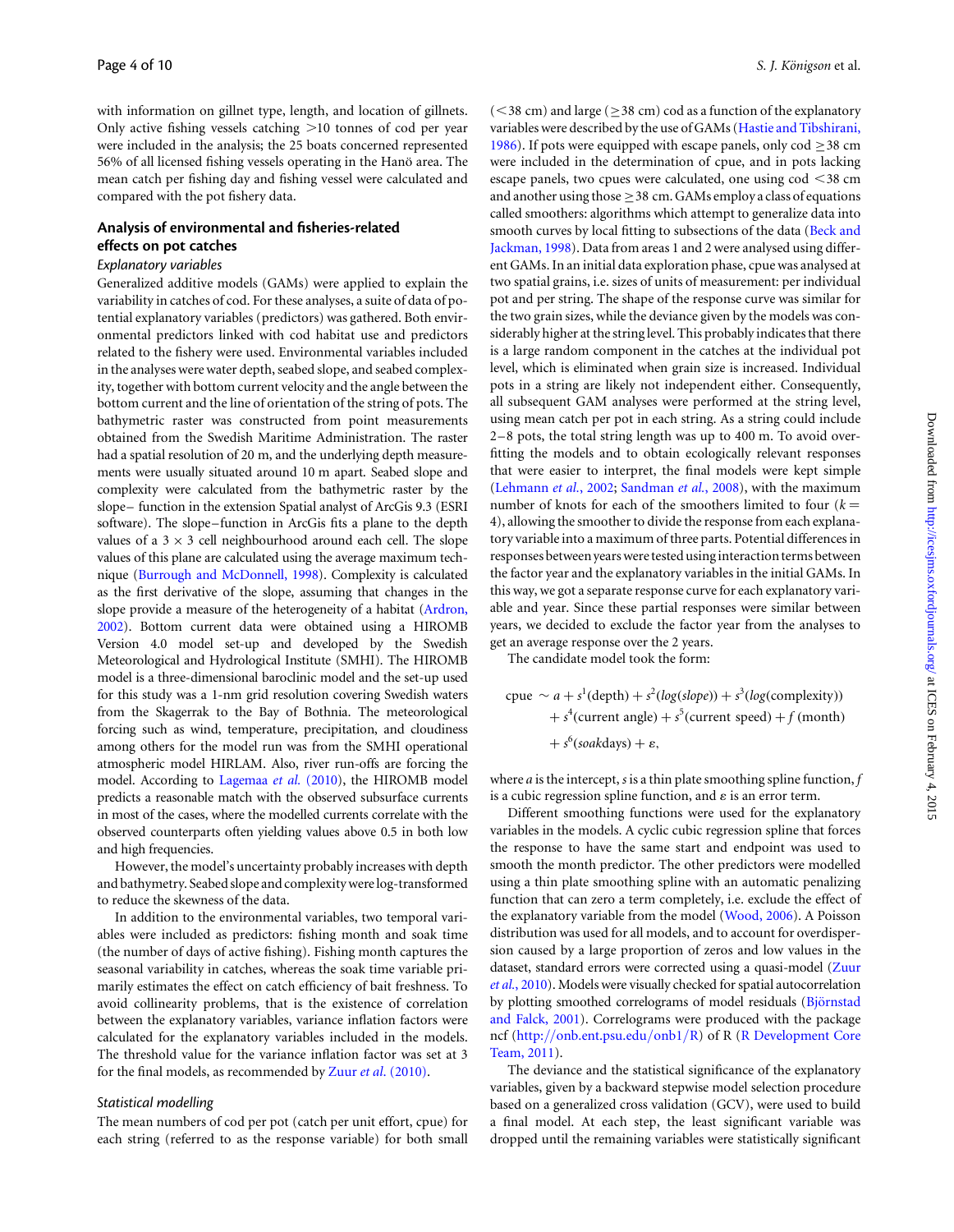<span id="page-4-0"></span>at a 5% level. In cases when all variables were equally significant, different combinations of explanatory variables were tested, and the combination with the lowest GCV score and highest deviance explained was chosen as the final model. The effect of the predictors in the final models was evaluated by partial response curves, which visualize the relationship between the response and the predictors.

To quantify the effect of the soak time on the catch, the mean number of cod per emptied pot was calculated from the partial response curves. Since a Poisson model uses a log-link function, the effect of soak time could be calculated by taking the corresponding exponential factor of the model intercept and the effect from the smoother. This gives a measure of the catch when the effects of all other predictor variables are subtracted. The analyses were performed using the mgcv package ([Wood, 2001\)](#page-9-0) of R [\(http:](http://www.r-project.org/)//[www.](http://www.r-project.org/) [r-project.org](http://www.r-project.org/)/).

# Results

# Comparison of pot catches with commercial gillnet and longline catches

In the comparison between the pot fishery and the traditional gillnet and longline fisheries in the same area and during the same period, February to December 2009, data from 3995 hauled pots were used,



Figure 3. The monthly variation in 2009 for the mean daily catch of cod (kg) per fishing vessel for the pot fishery as well as the gillnet and longline fisheries carried out in area 1. Error bars represents 95% CI for the mean catch of cod per day and fishing vessel. In the pot fishery, error bars are based on catch per pot for the fishing vessel carrying out the experimental study. The 95% CI in the longline and gillnet fishery is based on the daily catch per fishing vessels fishing in the same area as the pot fishing was carried out in.

along with 1651 daily fishing reports from 25 fishing boats fishing with gillnets and longlines. The mean length of gillnets set per fishing occasion was 5500 m, whereas a mean of 2600 hooks were used per occasion with the longlines. The comparison showed that on average over the year there was no difference in daily cpues between the cod pots and the traditional fishing gear consisting of gillnets and longlines (378 kg cod per fishing day and vessel for the pot fishery and 374 kg cod for the longline and gillnet fisheries). However the comparison shows that the pot catches were markedly more variable over the season than the catches in the gillnet and longline fisheries. From April until June, the pot fishery generated on average 52% lower daily catches than gillnet and longline fisheries. From August until November, catches in the pot fishery exceeded those in the gillnet and longline fisheries, with on average 54% higher catches (Figure 3).

# Analysis of environmental and fisheries-related effects on pot catches

Data used in the GAM analysis are summarized in Table 1. Pot fisheries' catches varied between the two areas and fishing periods. The cpue andWPUEin area 2 were lower than in area 1, and in both areas cpue and WPUE were higher in 2009 than in subsequent years (Table 1).

The GAMs showed that the variations in the cpues for cod ≥38 cm could be explained mainly by changes in depth, month, and the number of soak days (Table [2](#page-5-0)). In area 1 (Model A), cpue was also affected by the current's angle to the string. For small cod  $(<$ 38 cm) depth, month, soak days, slope, and complexity were significant predictors (Model C). In location 2 (Model B), all variables apart from the current's angle to the string of pot were significant predictors for the cpues for large cod. Bottom current velocity did not contribute to any of the tested models. For cod smaller than 38 cm in area 2, there were not enough data to carry out the analysis. The deviance explained by the model was higher in Model A (32%) than in Models B and C (14.4 and 16.6%).

The partial effects of the predictors in each model are shown in Figure [4](#page-5-0). The cpues of cod larger than 38 cm increased with depth in area 1. In area 2, on the other hand, catches were highest in the shallowest areas. In both areas, we observed a temporal variation, with peaks of cpue in September. Cpue increased with the number of soak days, peaking at 6 –8 d. The increase was not as distinct in area 2 as in area 1. In area 1, the cpue increased with current angle (relative to the orientation of the string of pots) up to an angle of  $\sim$ 40°, when the response levelled out.

The catch variation for small cod,  $<$  38 cm, in area 1 is explained by depth, slope, complexity, month, and soak time. Cpue peaked at  $\sim$ 30 m depth, in areas with low slope but high seabed complexity. As for large cod, catches increased with soak time, in this case up

Table 1. Number of strings, pots emptied, cpue, and WPUE of cod with a length above 38 cm for each area and year included in the GAM model.

| Area | Year          | Number of<br>strings hauled | Number of pots<br>emptied | Mean number of cod<br>per pot (cpue) | Mean kg cod per<br>pot (WPUE) |  |
|------|---------------|-----------------------------|---------------------------|--------------------------------------|-------------------------------|--|
|      | 2009          | 555                         | 3420                      | 3.4                                  |                               |  |
|      | 2010          | 765                         | 3608                      |                                      | 1.4                           |  |
|      | $2009 - 2010$ | 1320                        | 7028                      | 2.7                                  | 2.2                           |  |
| 2    | 2009          | 143                         | 606                       | 1.6                                  | 1.7                           |  |
| 2    | 2010          | 278                         | 1001                      | 1.4                                  | 1.2                           |  |
| 2    | 2011          | 152                         | 1123                      | 1.1                                  |                               |  |
|      | $2009 - 2011$ | 573                         | 2730                      | 1.4                                  | 1.3                           |  |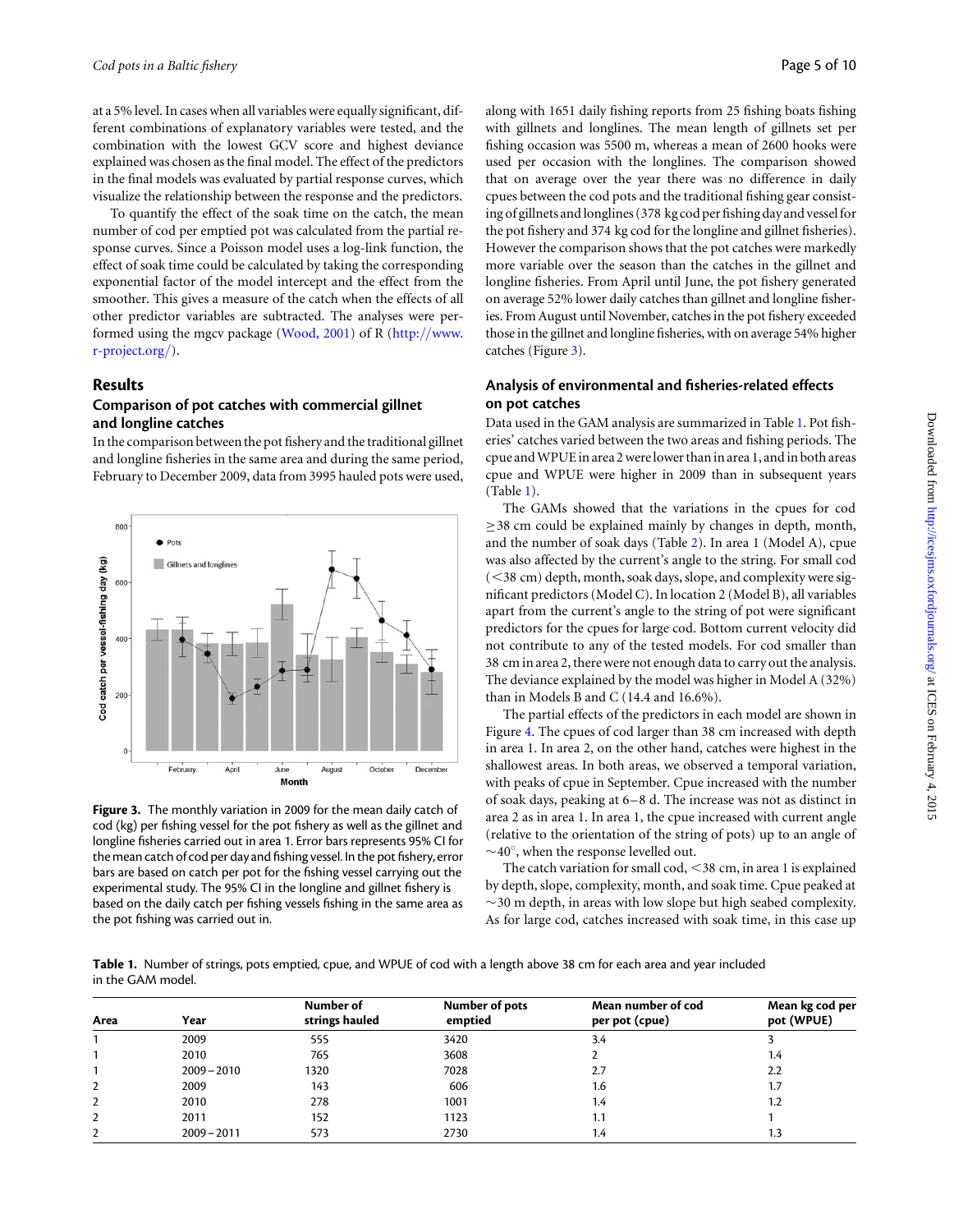<span id="page-5-0"></span>

|  |  |  |  |  |  |  |  | Table 2. Result of GAMs for large cod in area 1 (Model A) and area 2 (Model B), as well as small cod in area 1 (Model C). |  |
|--|--|--|--|--|--|--|--|---------------------------------------------------------------------------------------------------------------------------|--|
|--|--|--|--|--|--|--|--|---------------------------------------------------------------------------------------------------------------------------|--|

| Area           | <b>GAMs</b>                | Deviance explained % | n    | d.f. | <b>GCV</b> | <b>Predictors</b>         | F      | P            |
|----------------|----------------------------|----------------------|------|------|------------|---------------------------|--------|--------------|
| $\mathbf{1}$   | Model A: cpue $\geq$ 38 cm | 32.0                 | 1240 | 3    | 16.909     | Depth                     | 9.356  | $1.38e - 08$ |
|                |                            |                      |      |      |            | Month                     | 51.327 | $<$ 2e – 16  |
|                |                            |                      |      |      |            | Soak days                 | 35.346 | $<$ 2e – 16  |
|                |                            |                      |      |      |            | Current's angle to string | 6.552  | $5.80e - 05$ |
| $\overline{2}$ | Model B: cpue $\geq$ 38 cm | 14.4                 | 465  | 3    | 3.9653     | Depth                     | 1.791  | 0.01264      |
|                |                            |                      |      |      |            | Month                     | 23.358 | $8.74e - 11$ |
|                |                            |                      |      |      |            | Soak days                 | 4.978  | 0.00109      |
| 1              | Model C: $cpue < 38 cm$    | 16.6                 | 683  | 3    | 13.931     | Depth                     | 5.309  | 0.00075      |
|                |                            |                      |      |      |            | Month                     | 14.014 | $4.99e - 07$ |
|                |                            |                      |      |      |            | Soak days                 | 13.215 | $9.77e - 10$ |
|                |                            |                      |      |      |            | Slope                     | 1.383  | 0.01931      |
|                |                            |                      |      |      |            | Complexity                | 3.169  | 0.01090      |

Deviance explained, number of replicates (n), degrees of freedom (d.f.), and GCV score for the model and significance level (F and P) of each predictor variable are provided.



Figure 4. Partial response curves for model A, B and C of the GAMs for cod cpues in relation to environmental and fisheries variables. All graphs show the partial effects of each predictor on the cpues. Values above 0 indicate a positive effect of the predictor on the cpues.

to  $\sim$ 9 d. The catches differed between months, but the pattern was almost opposite to that for the catches of small cod, with the lowest catches in June to October.

To isolate the effect of soak time on the cpue, the mean cpue was calculated from the partial response curves. In area 1, the effect was stronger than in area 2. The increase in cpue went from 1.4 cod per pot after 1 soak day to 2.9 cod per pot when the pots were left in the water for 6 d. In area 2, the increase was from 1.1 after one soak day to 1.6 after 7 d (Figure [5\)](#page-7-0).

#### **Discussion**

In the process of developing and implementing an alternative fishing gear, it must be emphasized to evaluate if catches from the experimental gear are comparable with those using the traditional

types of gear. Comparable or higher catches with the same input of effort are the most solid argument for fishers to change from a familiar to an alternative type of gear. It must also be emphasized to evaluate how catches are affected by environmental and fisheriesrelated factors to develop and increase the effectiveness of the new fishery. Pots' catching efficiency is shown to be variable and dependent on many factors, such as season, depth, soak time, and their placement in relation to the prevailing current. However, they do generate commercially viable catches overall and can certainly be seen as a potential alternative fishing gear to commercial gillnet and longline fisheries.

The fishery conducted in 2009 in area 1 most closely resembled a commercial fishery and was therefore used in comparison with the traditional fishery in the same area. On average over the whole year,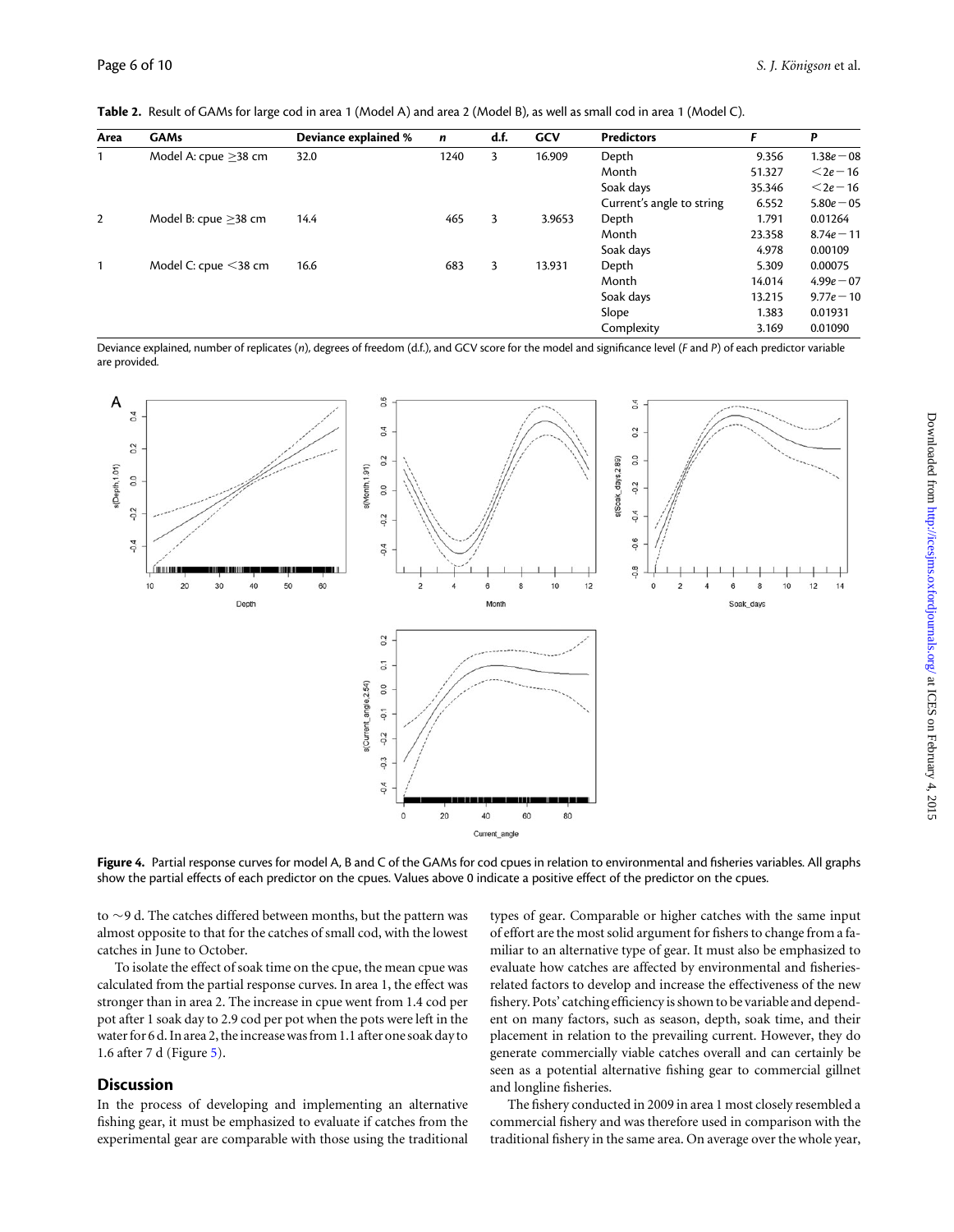

Figure 4. Continued

daily catches per fishing day and vessel were equal in both fisheries. However, the catch levels in the pot fishery varied over the season compared with the catches in the longline and gillnet fisheries. The pot fishery gave lower daily catches per vessel at the beginning of the fishing season, while from August until November it gave higher catches. This shows how cod pots have the potential to generate large enough catches to be economically sound in the Hanö Bight. However, another study has shown that cod caught in pots and on hooks are generally in worse condition and of older age classes than cod caught in gillnets (Ovegård et al., 2012). This could contribute to a lower catch value for the cod caught in pots, which also needs to be taken into account. In the southern part of the Baltic Sea, where the study was carried out, there is relative little seal interference in the gillnet and longline fisheries compared with in areas further north in the Baltic. However, as the seal fisheries, conflict is expected to increase and spread southwards in the future due to growing seal populations ([Anon, 2012](#page-8-0)), a seal-safe

pot fishery might in the future be the only economically sustainable option even for the south Baltic inshore fishery. It should also be noted that the fishers trying out the pots were inexperienced when it came to fishing with baited fishing gear. This might have affected the catches negatively at the beginning of the study period.

In the models evaluating the effects of environmental and fisheries-related variables, time of the year (month) was a significant predictor affecting the cpue, corroborating the pattern seen in the comparison with gillnet and longline fisheries. The model showed that, in both areas, the highest catches were in August and September and the lowest catches in April. Most cod in the area originate in the spawning area in the Bornholm basin, where spawning takes place in summer ([Wieland](#page-9-0) et al., 2000; Bleil et al.[, 2009](#page-8-0)). Cod are known to undertake distinct seasonal migrations to specific feeding and spawning areas [\(Aro, 1989\)](#page-8-0). It is therefore likely that the high cpues in autumn reflect migration patterns, when postspawning cod migrate to productive coastal feeding grounds, i.e.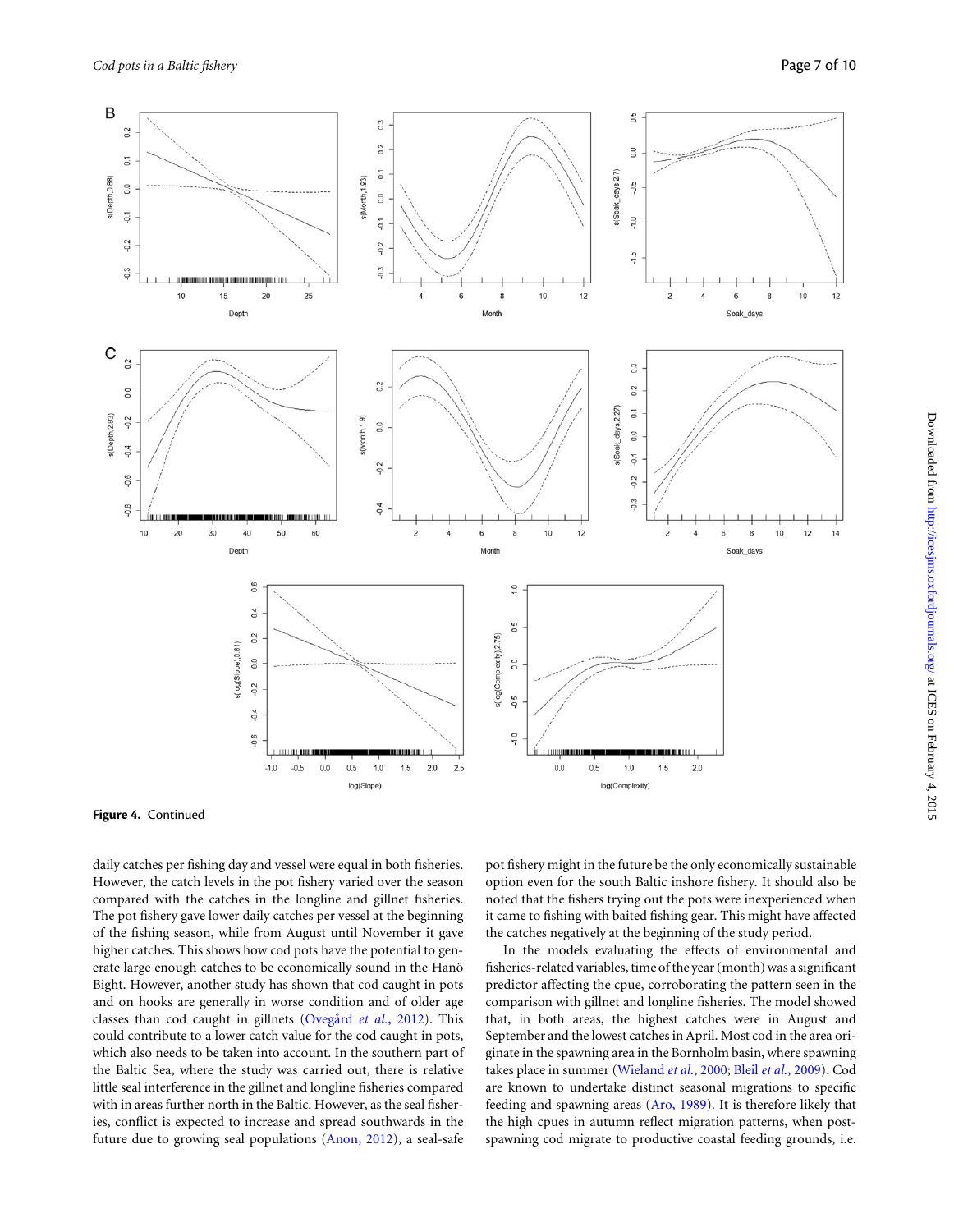<span id="page-7-0"></span>

Figure 5. The cpue calculated from the partial response curves for pots set in the water for 1–10 soak days. In location 2, there were no pots emptied after 12 d.

the fishing grounds in this study. However, environmental variables also contribute to structuring the abundance and distribution of the stocks, which in turn show up as variations in the catches [\(Hoffman](#page-8-0) [and Powell, 1998](#page-8-0)).

Other variables which helped to explain variations in the cpues for large cod were water depth, soak time, and current angle to the string. The response of the cpues to water depth was opposite in the two study areas. This might reflect the difference in spatial extent and range of the water depths covered in the two areas, both being much larger in area 1 than in area 2. Another explanation might be that, in area 2, the pots were set further inshore than in area 1, where a lot of fishing was carried out offshore. In shallow inshore waters, other depth-dependent factors might affect where the fish are and therefore where cpues might be high, such as the abundance of prey which in turn might be affected by temperature. In deep waters, other factors such as the oxycline might also affect the abundance of cod.

The direction of the current in relation to the string turned out to be a significant factor in area 1, but not in area 2. In area 1, the more perpendicular the string of pots was to the direction of the current the higher catches. The bait plume is thereby spreading over a larger area, which also enables attraction of cod over a greater area. In area 1 of the study, the bathymetry is relatively simple and the general current patterns should be captured. It must, however, be stressed that there are many sub-grid processes that can affect the current which are not resolved by the 1-nm model (i.e. finer than 1 nm  $\times$  4 m). However, [Lagemaa](#page-8-0) et al. (2010) predicted a reasonable match with the observed subsurface currents giving us a general view of the dominant current direction and velocity. The only way to determine the actual currents acting on each string of pots would be to measure currents in situ. This was not possible and therefore, the model was the only way to estimate the dominant direction of the current as well as the current velocity at the time in

the area. In area 2, an area closer inshore and located in Karlskrona archipelago which consist of around 1650 islands, the bathymetry is most likely more complex. This increases the uncertainty of the model and could be the reason the cpue was not explained by the current's angle to the string.

As regards soak times, it has been found previously that the release rate of attractants from baits is initially high then declines rapidly, so that a pot will only fish effectively for a few hours [\(Løkkeborg, 1990;](#page-8-0) [Furevik, 1994\)](#page-8-0). However, our results showed increased catches with soak time, at least up to  $6-7$  d. The isolated effect of soak time on the cpue of the pots, i.e. where the effects of the other predictors had been eliminated, was estimated using the GAM. In area 1, the increase in catches with soak time is more pronounced, showing doubled catches after 6 d, whereas in area 2 the increase in catches is much smaller. In both areas, catches decrease after 6-8 soak days, indicating that fish have more time to escape from pots and thereby if pots are set out for too long more fish will escape than enter the pots. These results suggest that factors other than bait attract and lure fish into the pot. One explanation could be that the fish inside the pot attract other fish by the movement they create. After fish enter the pot most fish appear calm, however, aggressive behaviour along with instances where fish batter themselves against the net to try to escape can occur [\(Thomsen](#page-9-0) et al., 2010). Another explanation could be that fish caught in pots might start chewing on the bait, and this could in turn expose new surfaces from which attractants might be released which in time attract even more fish. It has been shown that, due to low diffusivity, it is just a thin surface layer of the pieces of fish used as bait that will release its contents of odour [\(Westerberg and](#page-9-0) [Westerberg, 2011](#page-9-0)). Therefore, [Westerberg and Westerberg \(2011\)](#page-9-0) suggest that cutting bait in small pieces, exposing new surfaces, will increase the concentration of attractants in the plume.

The model explaining cpues of small cod in area 1 came out different from that for the large cod. The difference was that the bottom topography, described by the slope and complexity of the seabed, affected the cpue for small cod but not the cpue for large cod. Juvenile cod abundance in the Baltic Sea has been suggested to depend on a combination of depth and bottom topography, with the highest abundances found in relatively shallow areas with strong slopes (Bergström et al., 2011). Another earlier study showed that the abundance of 1-year-old cod peaked in the shallow coastal waters of

o¨ Bight, while the greater part of the mature cod, i.e. 3- and 5-year-old fish, was found offshore in the deeper areas [\(Hjelm](#page-8-0) et al.[, 2004\)](#page-8-0). The lowest catches of small cod occurred at the same time as the highest peak in catches of large cod. One potential explanation for the differences observed in the models of cpues for small ( $<$ 38 cm) and large ( $\geq$ 38 cm) cod, both with respect to month and depth, could be cannibalism, which is fairly common in the Baltic cod population (Neuenfeldt and Köster, 2000). It is also known that cannibalism takes place in pots. In pots without escape panels, where the large cod get the opportunity to feed on the small cod, stomach content analysis has shown that the frequency of cannibalism was several times higher than in cod caught in pots with an escape panel (Ovegård et al., 2011). Thus, the negative relationship in cpues between small and large cod observed in the model may reflect the differences in spatial distributions over the year, further accentuated by cannibalism within the pots.

The deviance explained by the models was overall fairly low, reflecting the large variation in catches. In this study, we tried to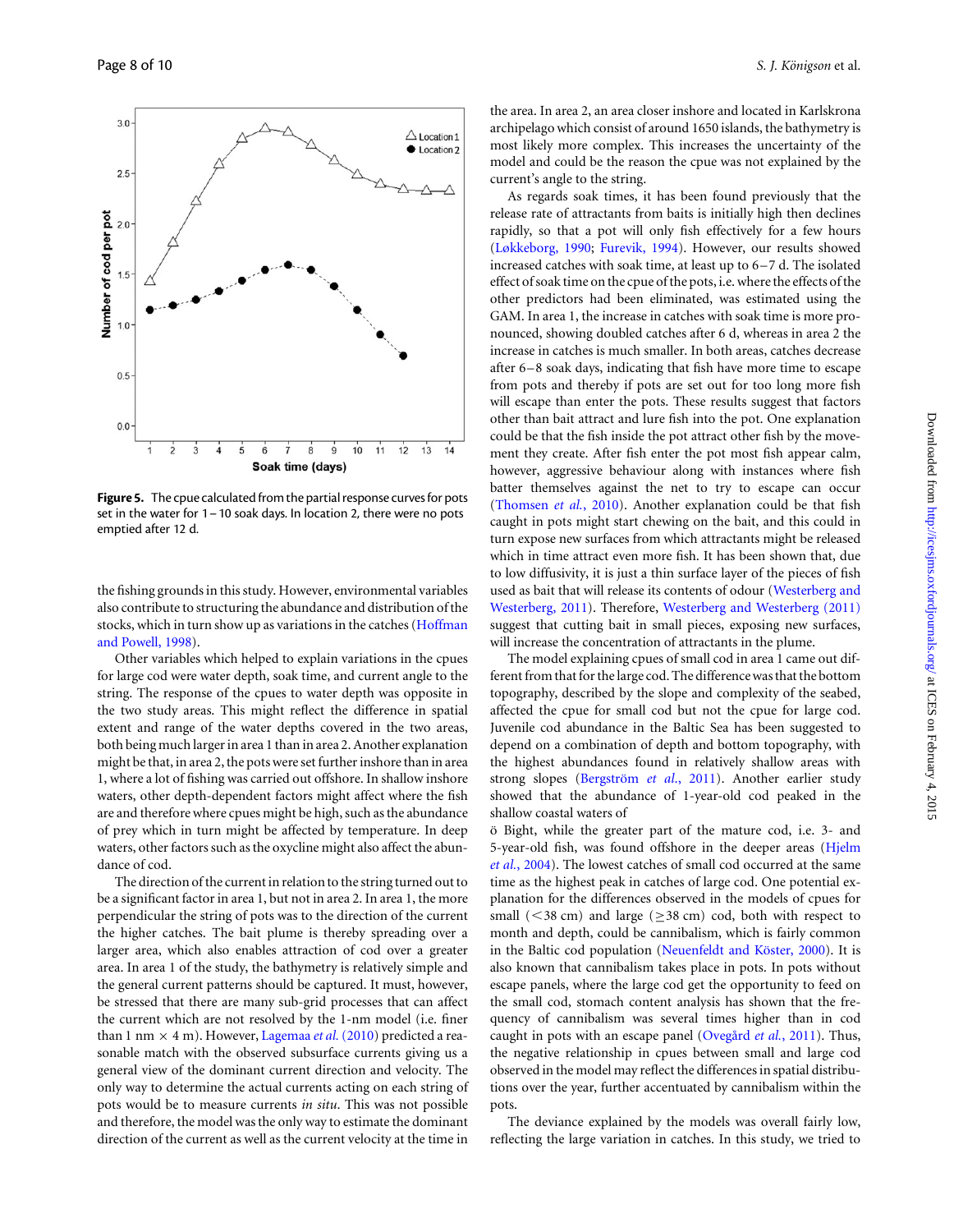<span id="page-8-0"></span>minimize the variations by using data from strings of pots instead of solitary pots. Individual pots do get very variable catches and many pots catch no fish at all. Aggregating catches from pots in one string limits the variation between fishing occasions and reduces the number of zero catches. In addition to variability caused merely by random spatial distribution of the cod, the low percentage of deviance explained by the models might indicate that we are missing important explanatory variables. For example, oxygenlevels and salinity are factors that affect the abundance of cod in the Baltic (Hjelm et al., 2004; Tian et al., in preparation).

Another factor that can influence the pots' catching efficiency is the sea temperature, which affects the way the cod use their habitat (Ljungberg, 2013). To further improve the catching efficiency of the pots, one obvious task will be to look more closely into the effects of the local environment on cod behaviour around pots.

The results of this study show that cod pots can be a valid alternative to traditional fishing gear. They also indicate that both fishing practices and the environmental conditions of the fishing grounds may have substantial effects on catch levels. By exploring these relationships further and taking them into account when fishing, catching efficiency of the pots is likely to improve considerably.

# Acknowledgements

Thanks to all fishers participating in the project and thereby being the pioneers of the cod pot fisheries in Sweden: Per Månsson, Göran, and Kurt Olofsson. Graham Timmins have reviewed the manuscript and contributed with helpful comments, and Peter Ljungberg designed Figures [3](#page-4-0) and [5](#page-7-0). Thanks to the Swedish Meteorological and Hydrological Institute for providing modelled data on currents. The study was funded by the Swedish Environmental Protection Agency (SEPA), the Swedish Board of Fisheries, and the Swedish Agency for Marine and Water management through the 'Seals and Fisheries' Programme.

# References

- Anon. 2012. Swedish National Management Plan for Grey Seals Stocks in the Baltic. Nationell förvaltningsplan för gråsäl i Östersjön, Havs- och vattenmyndigheten. 66 pp. [https://www.havochvatten.](https://www.havochvatten.se/download/18.576c1bad139e467697d80006088/1348912841150/forvaltningsplan-grasal-120924.pdf) [se/download/18.576c1bad139e467697d80006088/1348912841150/](https://www.havochvatten.se/download/18.576c1bad139e467697d80006088/1348912841150/forvaltningsplan-grasal-120924.pdf) [forvaltningsplan-grasal-120924.pdf](https://www.havochvatten.se/download/18.576c1bad139e467697d80006088/1348912841150/forvaltningsplan-grasal-120924.pdf) (last accessed 29 December 2014).
- Ardron, J. A. 2002. A GIS recipe for determining benthic complexity: an indicator of species richness. In Marine Geography: GIS for the Oceans and Seas, pp. 169 –175. Ed. by J. Breman. ESRI Press, Redlands, CA, USA. 224 pp.
- Aro, E. 1989. A review of fish migration patterns in the Baltic. Rapports et Procès-Verbaux des Réunions du Conseil International pour l'Exploration de la Mer 1989, 190: 72 –96.
- Arreguiín-Sánchez, F. 1996. Catchability: a key parameter for fish stock assessment. Reviews in Fish Biology and Fisheries, 6: 221 –242.
- Beck, N., and Jackman, S. 1998. Beyond linearity by default: Generalized additivemodels. American Journal of Political Science, 42: 596 –627.
- Bergström, U., Bergström, L., Carlén, I., and Isaeus, M. 2011. GIS-baserade metoder för att kartlägga fiskars livsmiljöer i grunda havsområden. Swedish Environmental Protection Agency Report, 6427: 74 pp.
- Björnstad, O. N., and Falck, W. 2001. Nonparametric spatial covariance functions: Estimation and testing. Environmental and Ecological Statistics, 8: 53 –70.
- Bleil, M., Oeberst, R., and Urrutia, P. 2009. Seasonal maturity development of Baltic cod in different spawning areas: importance of the Arkona Sea for the summer spawning stock. Journal of Applied Ichthyology, 25: 10–17.
- Bruckmeier, K., and Höj Larsen, C. 2008. Swedish coastal fisheries-From conflict mitigation to participatory management. Marine Policy, 32: 201–211.
- Bryhn, A. C., Königson, S., Lunneryd, S.-G., and Bergenius, M. 2014. Green lamps as visual stimuli affect the catch efficiency of floating cod (Gadus morhua) pots in the Baltic Sea. Fisheries Research, 157: 187–192.
- Burrough, P., and McDonnell, R. A. 1998. Principles of Geographical Information Systems. Oxford University Press, Oxford, UK.
- Engås, A., and Løkkeborg, S. 1994. Abundance estimation using bottom gillnet and longline—the role of fish behaviour. In Marine Fish Behaviour in Capture and Abundance, pp. 134 –165. Ed. by A. Fernö, and S. Olsen. Fishing News Books, Oxford. 217 pp.
- Furevik, D. M. 1994. Behaviour of fish in relation to pots.In Marine Fish Behaviour in Capture and Abundance, pp. 28-44. Ed. by A. Fernö, and S. Olsen. Fishing News Books, Oxford. 217 pp.
- Furevik, D. M., Humborstad, O. B., Jorgensen, T., and Lokkeborg, S. 2008. Floated fish pot eliminates bycatch of red king crab and maintains target catch of cod. Fisheries Research, 92: 23–27.
- Hastie, T., and Tibshirani, R. 1986. Generalized additive models. Statistical Science, 1: 297–318.
- Hemmingsson, M., Fjälling, A., and Lunneryd, S. G. 2008. The pontoon trap: Description and function of a seal-safe trap-net. Fisheries Research, 93: 357–359.
- Hjelm, J., Simonsson, J., and Cardinale, M. 2004. Spatial Distribution of Cod in the Baltic Sea in Relation to Abiotic Factors—a Question of Fish-Age and Area. ICES CM, 16. 35 pp.
- Hoffman, E., and Powell, T. 1998. Environmental variability effects on the marine fisheries: four case histories. Ecological Applications, 8: S23–S32.
- ICES. 2011. Report of the Baltic Fisheries Assessment Working Group (WGBFAS), 12–19 April, 2011. ICES Document CM 2011/ ACOM, 10. 824 pp.
- Jennings, S., Kaiser, M. J., and Reynolds, J. D. 2001. Marine Fisheries Ecology. Blackwell, Oxford, UK. 432 pp.
- Kaimmer, S. M. 1999. Direct observations on the hooking behavior of Pacific halibut, Hippoglossus stenolepis. Fisheries Bulletin, 97: 873–883.
- Königson, S. 2011. Seal and Fisheries: A Study of the Conflict and Some Possible Solutions. PhD thesis, Department of Marine Ecology, University of Gothenburg. <http://hdl.handle.net/2077/25022> (last accessed 29 December 2014).
- Königson, S., Lunneryd, S. G., Sundqvist, F., and Stridh, H. 2009. Grey seal predation in cod gillnet fisheries in the central Baltic Sea. Journal of North Atlantic Fisheries Science, 42: 41 –47.
- Lagemaa, P., Suhhova, I., Nõmm, M., Pavelson, J., and Elken, J. 2010. Comparison of Current Simulations by the State-of-the-Art Operational Models in the Gulf of Finland with ADCP Measurements. IEEE/OES US/EU, Baltic International Symposium (BALTIC). 11 pp. <http://dx.doi.org/10.1109/BALTIC.2010.5621656> (last accessed 29 December 2014).
- Lehmann, A., Overton, J. M., and Leathwick, J. R. 2002. GRASP: generalized regression analysis and spatial prediction. Ecological Modelling, 157: 189–207.
- Ljungberg, P. 2013. Habitat choice and foraging behaviour in temperate coastal environments. PhD thesis, Lund University.
- Løkkeborg, S. 1990. Rate of release of potential feeding attractants from natural and artificial bait. Fisheries Research, 8: 253–261.
- Løkkeborg, S. 1994. Fish behaviour and longlining. In Marine Fish Behaviour in Capture and Abundance, pp. 9–27. Ed. by A. Fernö, and S. Olsen. Fishing News Books, Oxford. 217 pp.
- Løkkeborg, S., Olla, B. L., Pearson, W. H., and Davis, M. W. 1995. Behavioural responses of sablefish, Anoplopoma fimbria, to bait odour. Journal of Fish Biology, 46: 142 –155.
- Neuenfeldt, S., and Köster, F. 2000. Trophodynamic control on recruitment success in Baltic cod: the influence of cannibalism. ICES Journal of Marine Science, 57: 300–309.